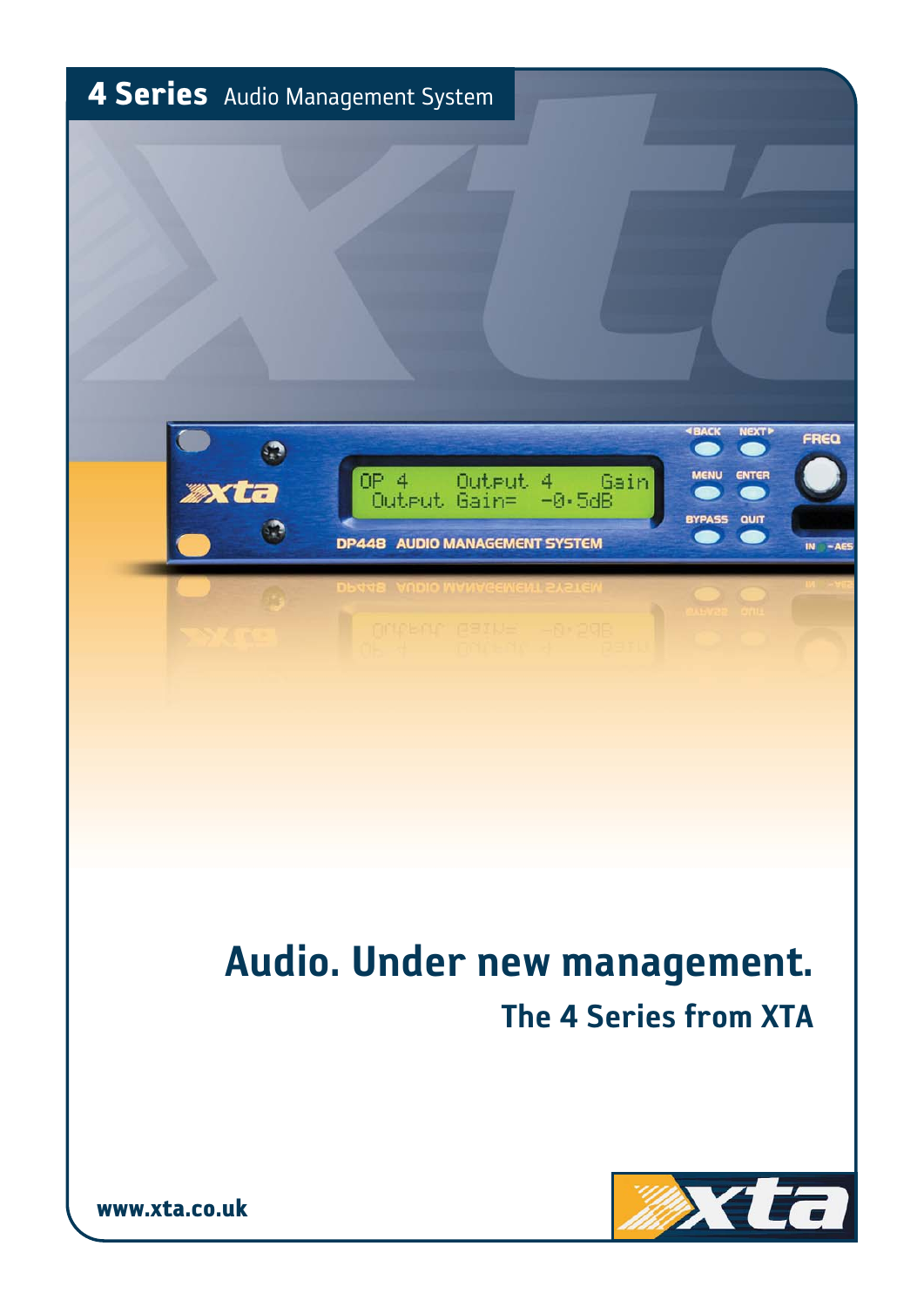# **4 Series** Audio Management System

# **Raising the industry standards. Features**

As audio systems become increasingly powerful and complicated, our approach to Audio Management has evolved. Drawing on the success of the industry standard DP226, we have developed new technology to meet the needs of today's live sound professionals.

Based on a completely new processing platform, running at a native sample rate of 96kHz, the 4 Series sets a new standard in terms of performance, flexibility, and ease of use. Combining masses of DSP power with multiple I/O (including digital), the 4 Series provides a range of products that make it easy to configure even the largest and most demanding audio systems.

Using the latest digital signal processing and high sample rates would be wasted if attention was not paid to capturing the signal as faithfully as possible, and reproducing it accurately. The range uses high-performance 24-bit converters on the inputs and outputs, running at 96kHz to give a bandwidth of over 30kHz and a dynamic range in excess of 116dB.

With two or four fully-balanced inputs, and up to eight fully-balanced outputs, it's possible to realise four two-way monitor systems, or your favourite DP226 configuration with an additional stereo processing channel, all in a single 1U unit.



The 4 Series processing platform has been designed to operate at a native sampling rate of 96kHz, and also be powerful enough to cope with the additional inputs and outputs. Available on each input channel is a 28-band graphic equaliser, in addition to 8 bands of fully parametric equalisation. Each output path features each gain control, polarity, delay and up to 9 parametric sections, in addition to the crossover filters which offer slopes from 6dB/Octave up to 48dB/Octave.

DP448 - 4 In 8 Out With multiple inputs and outputs, the 4 Series are able to offer much more than a simple crossover system. To make configuration as simple  $\Gamma$  and  $\Gamma$  and  $\Gamma$  and  $\Gamma$  and  $\Gamma$  and  $\Gamma$  and  $\Gamma$  and as possible, a selection of templates are available to set the system up, taking care of routing and selecting useful crossover points. However all of this is easily adjustable, including the routing. Any output may be fed from any input, or combination of inputs, forming a completely flexible matrix.

All parametric sections can be re-configured to many alternate filter behaviours, including the familiar high and low shelves and notch filters, along with bandpass, elliptic & variable 'Q' shapes, and phase adjustment, in 2 degree steps. Each output also features a combination of limiters - a limiter which is designed to protect individual drivers from over-excursion/over-driving, and an additional look-ahead "D-Max" limiter for added safety.



#### **Equalisation**

• Parametrics - 8 per input / 9 per output

• 28-band graphic on each input

• Each parametric can be switched to Bandpass, Allpass, Notch, VariQ, Shelf and Elliptical response

• Phase filtering - 2 degree steps on each input and output

### **Crossover Filters**

D-0-0-01

• Bessel / Butterworth 6/12/18/24/48dB per octave and Linkwitz-Riley 12/24/48dB per octave

#### **Limiter**

• Threshold +22dBu to -10dBu, Attack time 0.3 to 90 milliseconds

- Release time 4, 8, 16 or 32 times the attack time
- Clip/D-max Limiter Look-ahead attack time, Fast, Medium or Slow release times



#### **Inputs**

• Electronically balanced (transformers optional) • AES/EBU fitted as standard to all Series 4 units • Impedance >10k Ohms • CMRR >65dB 50Hz - 10kHz

### O**utputs**

• All electronically balanced (transformers optional) • AES/EBU fitted as standard to all 4 Series units

- **Connectors** • Inputs - 3 pin female XLR • Outputs - 3 pin male XLR
- RS485 In/Out XLRs
- RS232 9 Pin (Female) D Connector